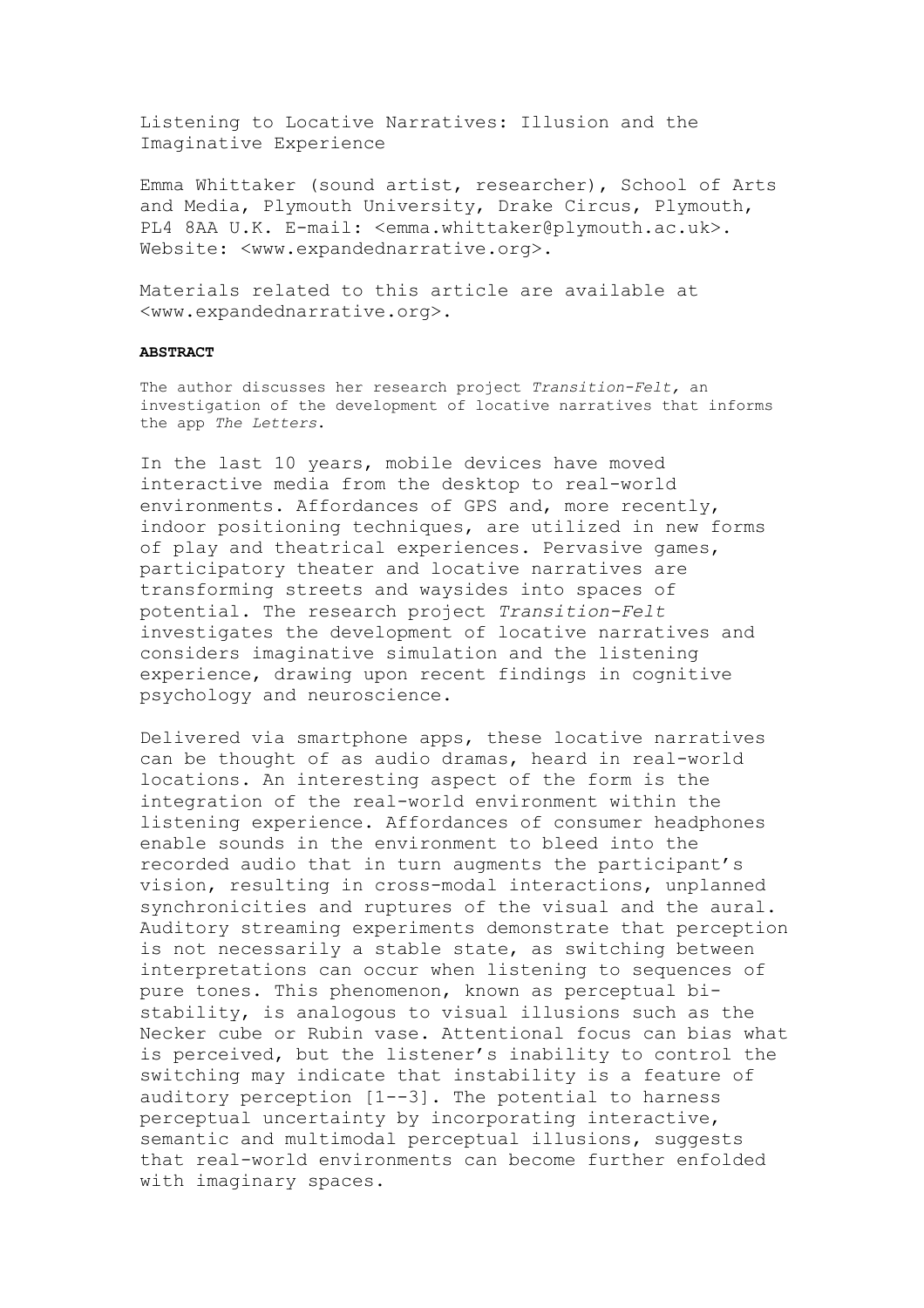*The Letters* is a locative narrative app [4] devised in response to an intriguing archive of travel correspondence exchanged between two lovers in 1925. Mapped over 20 acres of gardens, the story-world has seven virtual locations depicted in binaural soundscapes, including streets in Rome and a snowy walk in Yosemite. GPS is used to trigger sound files and participants can wander freely or follow narrative threads to build the story (Fig. 1).

The temporal and spatial plotting (Fig. 2) occurs on a number of levels, the actual time taken to traverse the location, the story time and time as represented within the virtual location. Each soundscape has a narrative arc that suggests moving through the space and arriving at destinations. The virtual locations are plotted to maximize the visual and auditory connections with the real world; for example, the sounds of the sea are mapped over existing water [5]. Attenuation and silence within soundscapes make apparent the ambient sound occurring in the real-world environment.

Audio strategies for extending the story world into the real world can be seen to occupy a range between simulation to symbolism. In the development of virtual environments, spatial sound is used to mimic the localization cues experienced in real-world environments [6]. In contrast, established techniques in radio drama often simplify the auditory scene by using key sounds sequentially to avoid confusion [7], as the listener's environment, mode and quality of listening is unknown. Sounds are selected to appear *like* the sound sources they represent, using familiar codes, conventions and dialogue that may anchor meaning.

Narrative conventions also invite participants to imagine physical spaces, with the listener's real-world experiences providing the basis for conjuring the imaginary [8]. This mental simulation is not unique to narrative engagement but is continuous with fundamental neurological processes of perception and cognition, where "re-enactment" of our prior sensory interactions with the world enables us to make predictions about situations, actions, people and internal states [9].

The stance taken by participants of a locative narrative experience ensures that however naturalistic the soundscape may be, it is arguably perceived as a mediated artifact. As Barry Truax suggests, interpretation of soundscapes can also ask the listener not merely to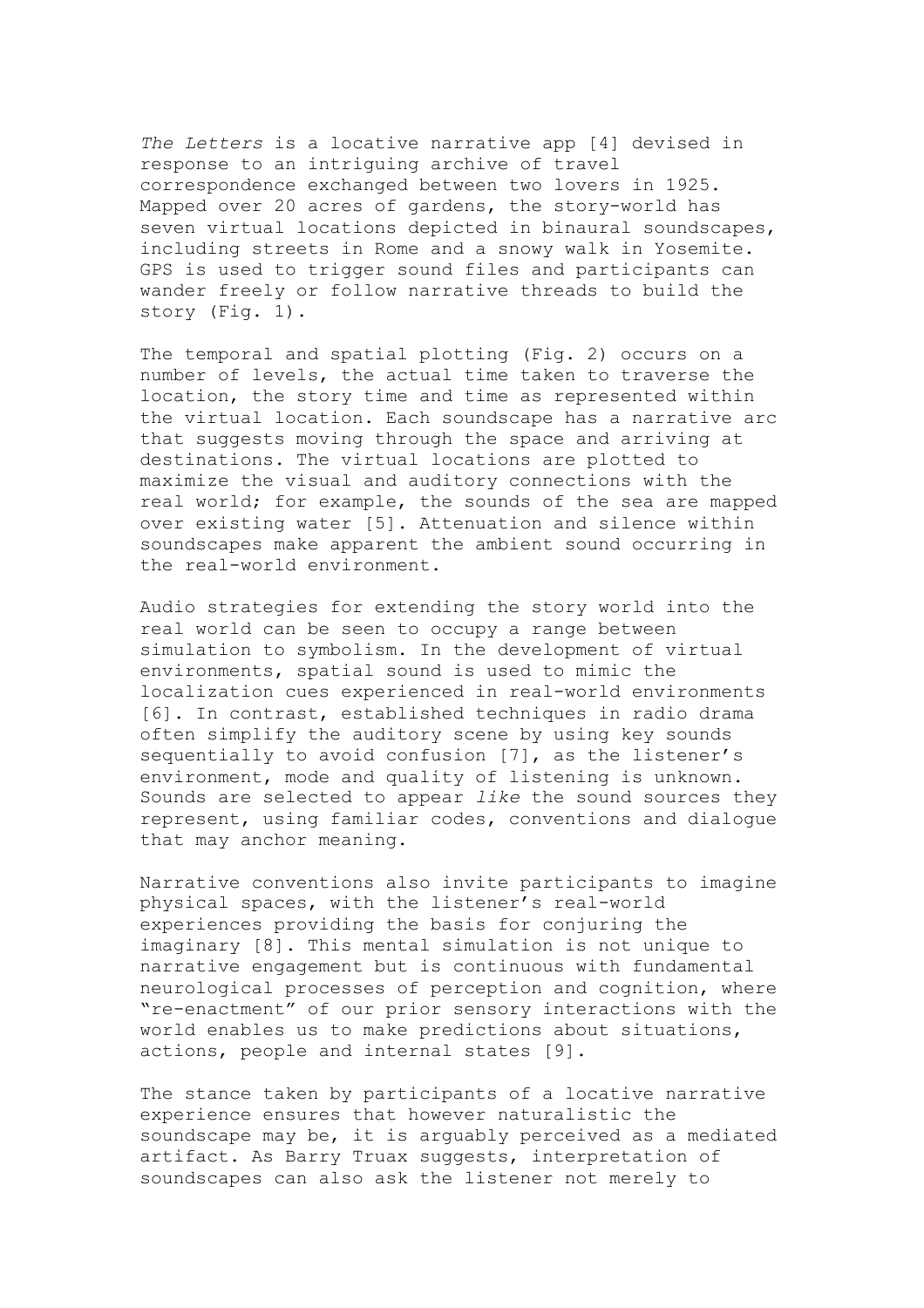identify the depicted sounds but to contemplate their signification [10].

It is put forward here that the adoption of a *stance* primed for narrative engagement combined with perceptual ambiguity enables the listener to become a participant within a liminal space. Initiated by audio "props" [11] this guided imaginative experience holds the nascent potential for immersion and a sense of presence, which may be re-figured as Bergson's intuitive apprehension of phenomena [12]. The recollection of presence can be understood as *Transition-Felt.*

References and Notes

1.

S. Denham et al., "Making Sense of Sounds," *ASA Lay Language Papers* 163, Acoustical Society of America Meeting (2012); <www.acoustics.org/press/163rd/Denham\_1pPP1.html>.

2.

S. Denham et al., "Characterising Switching Behaviour in Perceptual Multi-Stability," *Journal of Neuroscience Methods* 210, No. 1, 79--92 (2012); <dx.doi.org/10.1016/j.jneumeth.2012.04.004>.

3.

Possible links with neuronal bi-stability and perception of visual and auditory cues were highlighted in discussion with Jane Grant and John Matthias in October 2012.

4. The Letters will be available as a smartphone app in 2013. [Whittaker, E. & Brocklehurst, J. *The Letters.* iOS App (2013)] Materials related to this article are available at <www.culturedebate.org>.

## 5.

Recorded sound appearing to issue from real-world sources is noted in J. Reid et al., "Magic Moments in Situated Mediascapes," *ACE 2005*, *ACM SIGCHI* (15--17 June, Valencia, Spain, 2005).

6. D.R. Begault, *3-D Sound for Virtual Reality* (London: Academic Press, 1994).

7. E. Evans, *Radio, A Guide to Broadcasting Techniques*